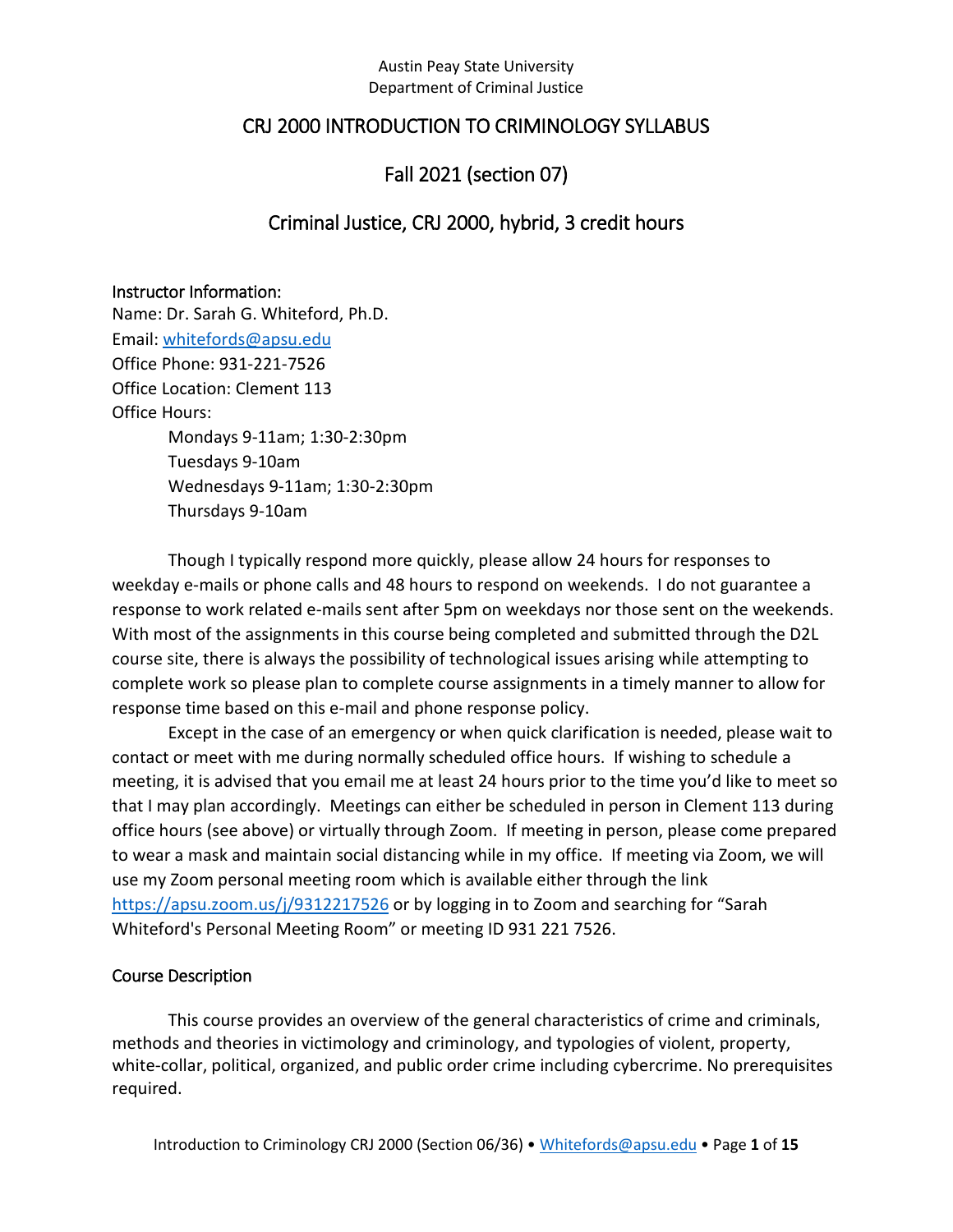**Course Details:** This course is a hybrid course incorporating both traditional face-to-face instruction and online instruction. We will hold face-to-face class meetings on Mondays and Wednesdays from 11:15am-12:10pm in Clement Auditorium. The remainder of your coursework will consist of online assignments which will typically include assigned readings (averaging 1 chapter/2 readings per week), corresponding quizzes, and corresponding active learning assignments (typically 1 every couple weeks) as well as exams (every 2 modules of course materials). We will be covering 15 chapters from the required textbook (see below) and you will have assignments due each Sunday at 11:59pm through D2L and exams due on Fridays at 11:59pm. Therefore, you are expected to be regularly involved and active in the course through the course D2L page. It is strongly advised that you log into D2L and check the course website every couple days at minimum.

The general rule of thumb in higher education is that a student would spend 3 hours of time in class each week and should spend an additional 1-3 hours outside of class on homework, assignments, readings, etc. for every 1 hour of "class time." Therefore, for a 3 credit hybrid class, we will spend 2 hours per week in class and an additional 4-10 hours per week outside of class.

Almost all assignments will be available at the start of the course and will be available for completion up until the designated due date (Sundays at 11:59pm; Fridays at 11:59pm for exams). You are encouraged to complete assignments early so that you have earlier access to the Powerpoints corresponding to each section to study for the following exam. While students are welcome to work ahead on assignments, you will receive additional instruction on assignments during class sessions and through D2L announcements closer to deadlines. You will also want to review feedback on previous assignments before completing future assignments so that you may better understand my expectations and improve your assignment submissions throughout the course. Thus, I advise you not to work too far ahead and, more specifically, to wait to complete active learning assignments closer to their deadline so that you can receive that additional instruction in class and feedback on previous assignments.

## Course Learning Objectives

This course focuses on answering the question of why crime is committed rather than focusing on how the criminal justice system responds to crime. Correlates of crime at the biological, psychological, and social levels are addressed as well as patterns regarding both offending and victimology.

After completing this course, the students will be able to:

1. Identify what theory is and how theories can be applied to better understand patterns of both offending and victimology.

Introduction to Criminology CRJ 2000 (Section 06/36) • [Whitefords@apsu.edu](mailto:Whitefords@apsu.edu) • Page **2** of **15**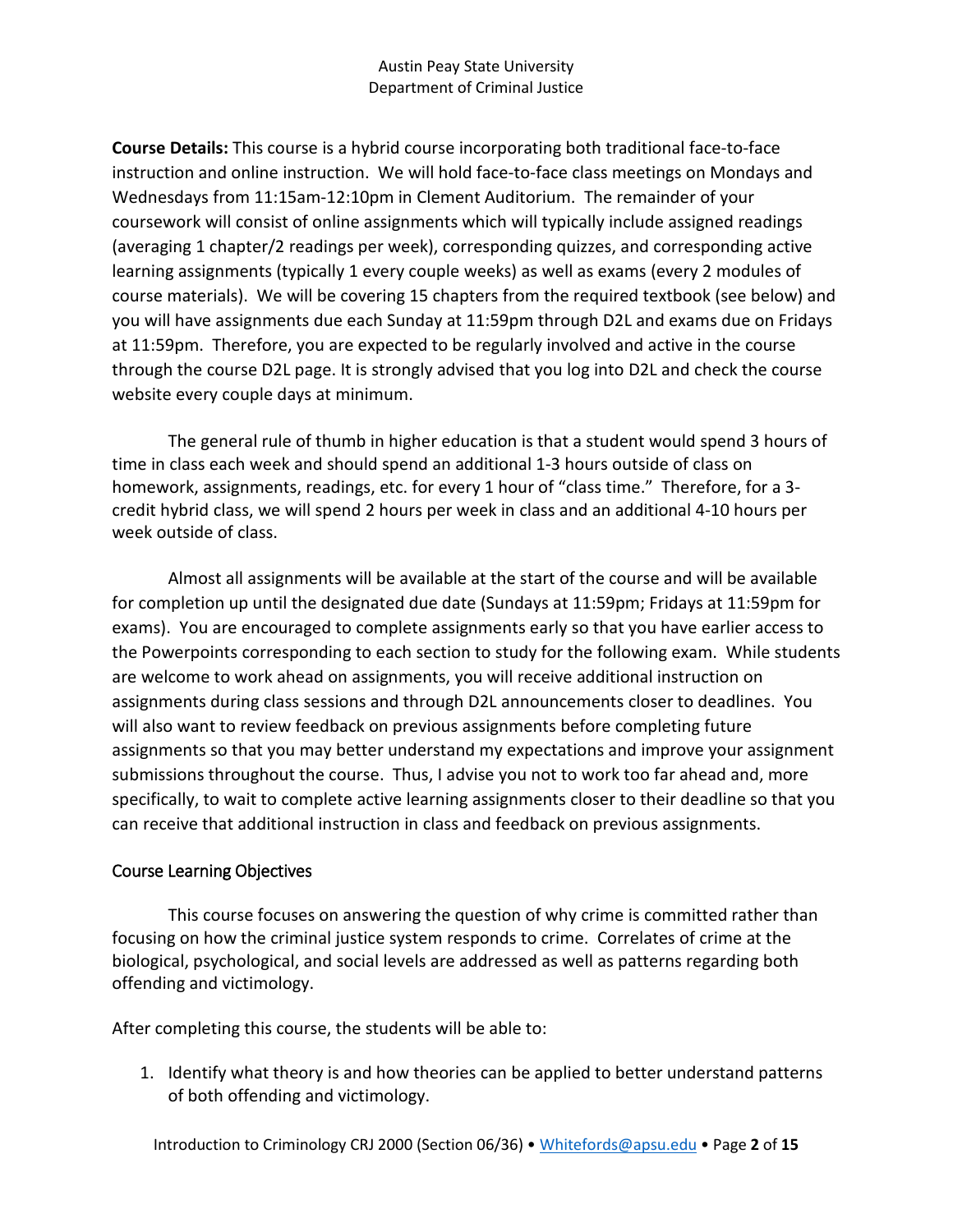- 2. Illustrate an in depth knowledge of criminological theories that are used to explain and understand criminal behavior.
- 3. Differentiate between theories of crime as they apply at the individual, group, and societal level.
- 4. Understand the different contributions of biological, psychological, and social influences on crime.
- 5. Apply criminological theory to trends in both offending and victimology as seen in the criminological literature.

# Course Requirements

## Required **Materials**

Walsh, Anthony and Cody Jorgensen. 2018. *Criminology: The Essentials, 3rd edition*. Sage Publishing. ISBN: 9781506359717 or 9781506323671

The Walsh and Jorgensen text is REQUIRED. You will be reading from it each week and taking corresponding quizzes on D2L. I strongly recommend a printed version rather than an etext so that you can navigate the pages while taking the online quizzes. Should any additional reading materials assigned, they will be posted in PDF format on D2L so please be sure to also have a PDF reading program such as Adobe downloaded to your computer.

## **Technology Requirements**

As per the [APSU's Minimum System Requirements](https://www.apsu.edu/online/technical-support/requirements.php) , students should NOT rely on a tablet or smartphone device to complete coursework. Much of the coursework for this class will consist of regular quizzes and 4 exams through D2L that are more difficult to complete in mobile browsers. APSU's Distance Education office advises students to use the most up-to-date versions of Google Chrome or Apple Safari to access the site. It is also recommended that you connect to the internet through an Ethernet cable rather than via Wi-Fi when connecting to complete your quizzes.

## **Technology Skills Required for Course**

Technological skills needed to be successful in this course include accessing and navigating D2L, sending/receiving email, uploading and downloading files, proficiency with Microsoft Office, etc.

# **Technical Support**

## **APSU Information Technology**

For Austin Peay email and OneStop login issues contact (931) 221-HELP (4357) or [govstech@apsu.edu.](mailto:govstech@apsu.edu) Go to [GovsTech](https://www.apsu.edu/information-technology/helpdesk/) for more information.

Introduction to Criminology CRJ 2000 (Section 06/36) • [Whitefords@apsu.edu](mailto:Whitefords@apsu.edu) • Page **3** of **15**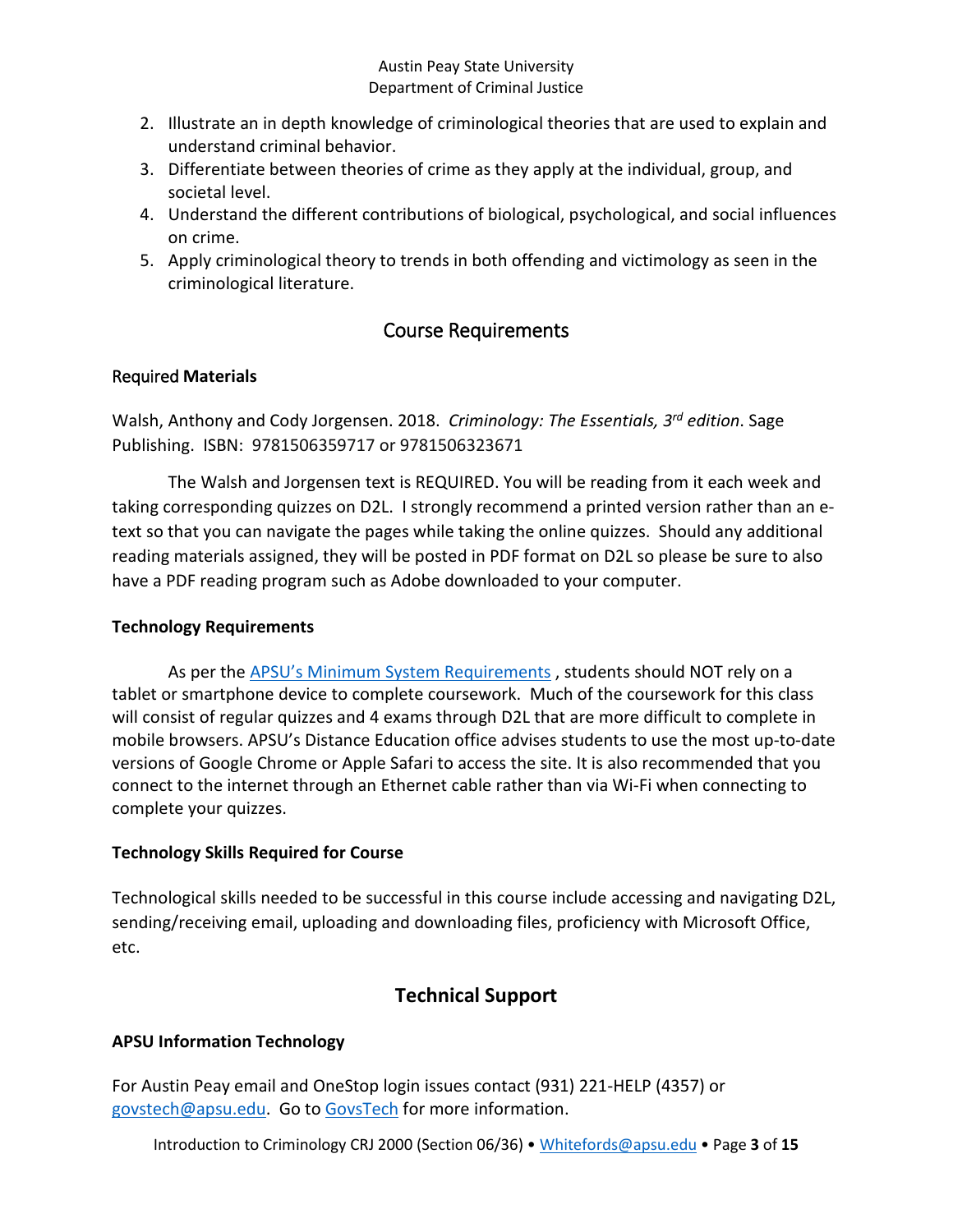#### **Distance Education Support**

For technical issues within your online/hybrid course, contact (931) 221-6625 or [online@apsu.edu.](mailto:online@apsu.edu) Go to [Distance Education's](http://apsu.edu/online) website for more information.

## Participation, Assessments & Grading

### Class Participation

In order to succeed in this class, students must actively participate in all course activities and assignments. This includes not only readings, quizzes, and exams but also the more interactive active learning assignments such as discussions, case studies, etc. assigned as active learning and through attendance. It is important that you keep up with assignments as they are assigned on D2L. There will be an "Announcements" tab at the top of the course D2L site that is updated with news, assignments, updates to the schedule, etc. You can change your settings in the "Announcements" drop down menu under "Notifications" and select what type of alerts you'd like to receive notification of via e-mail. Ultimately, it is the student's responsibility to keep up with these updates and know what is due and when. A detailed schedule is included in this syllabus below.

### Testing Procedures

Exams in this class will be given in an online format through D2L but I will not be requiring the use of either Examity or Honorlock for exam proctoring given that exams count as only 20 percent of the final grade in the course. Instead, exams will be given through D2L much in the same way as quizzes but with a more limited timeframe (i.e., 50 minutes for 50 questions), randomized questioning across sections, and questions being presented one at a time with no backtracking to previous questions. Thus, students will need to study hard before exams and know the material as the exam is not designed to allow you the opportunity to look up your answers.

## Grading Procedures

Student grades will be evaluated using four course components: exams, quizzes, active learning participation, and attendance. Each of these components will contribute to the calculation of a final course grade but these components will not be weighted equally. An average grade for each component will be calculated by dividing the number of points earned by the number of points possible within each grade component category. This will result in an average grade on exams, an average on quizzes, an average grade on active learning participation projects, and an average on attendance. Before each grade component's average is calculated, some of the lowest grades for each component will be dropped. I'll be using a 5- 3-1-1 policy in which 5 absences, the 3 lowest quizzes, the 1 lowest active learning participation activities, and the 1 lowest exam will be dropped. Once an "average" grade for each of these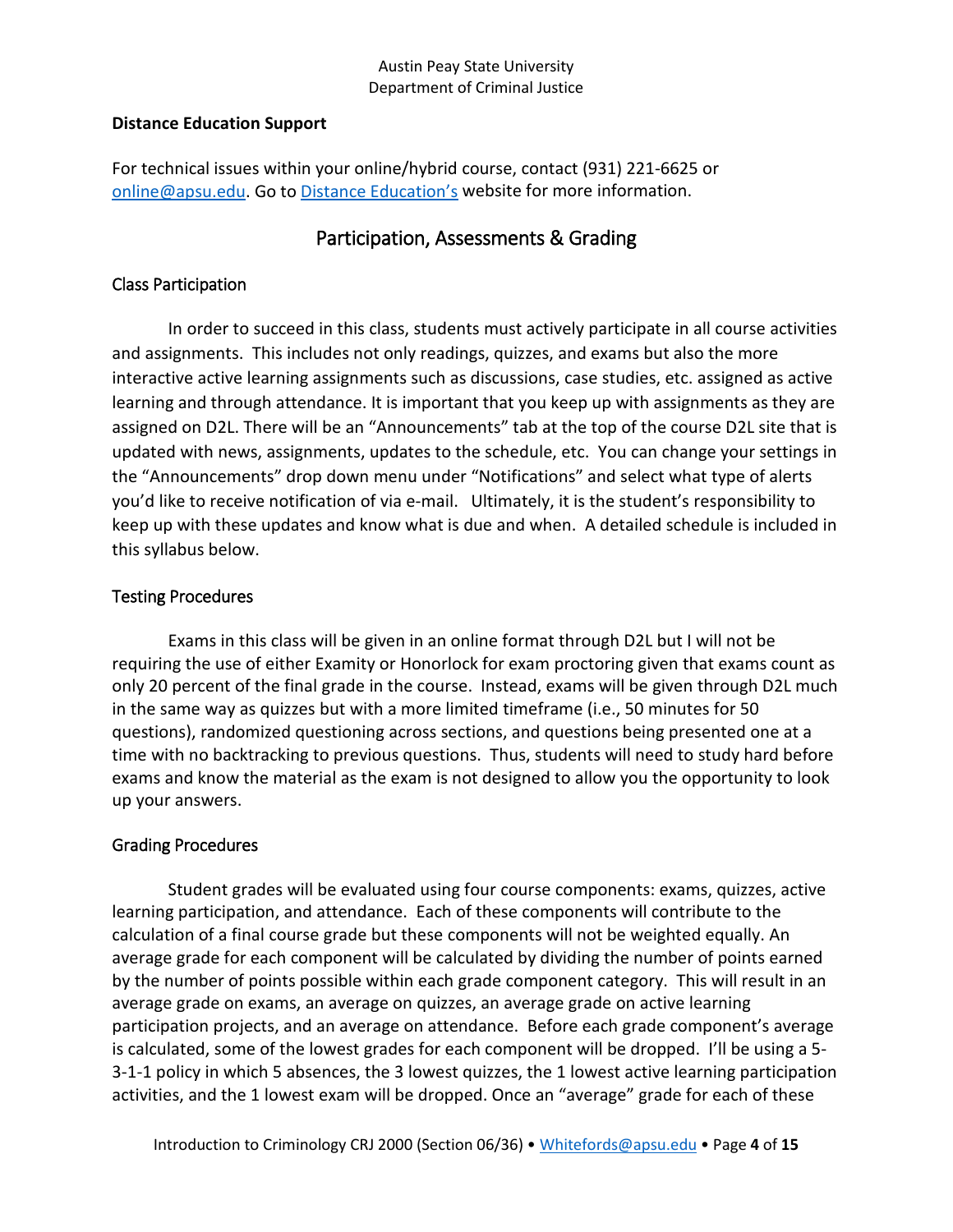components has been calculated, the average grades will be weighted and summed to derive a final grade for the course.

| The contribution of each grade component is listed below: |     |
|-----------------------------------------------------------|-----|
| Quizzes (lowest 3 dropped)                                | 50% |
| Active Learning Participation Projects (lowest 1 dropped) | 20% |
| Exams (lowest 1 dropped)                                  | 20% |
| Attendance (5 free absences of the 15 class sessions)     | 10% |
| <b>TOTAL 100%</b>                                         |     |
|                                                           |     |

*Exams:* During the semester you will take 4 exams with the lowest of the 4 exam grades dropped. Each of the 3 best exams will be weighted equally and will cover materials presented and assigned during that segment of the course but will not pull material from previous segments of the course. Thus, there are NO cumulative exams and the fourth exam will simply examine your understanding of course materials covered in the last segment of the course rather than serving as a comprehensive final exam. Because the lowest exam grade is dropped, if you do well enough on the first 3 exams, you have the option of not taking the  $4<sup>th</sup>$  exam. However, if you miss an exam you will simply count that as your one dropped exam grade unless you miss for an excusable reason with appropriate documentation and arrange for a make-up prior to the time the exam is initially given (see "Late and Missing Work Policy" below).

Exams are designed to be supplemental to the online quizzes and will focus more on general concepts and themes from the reading that are summarized in the Powerpoint presentations. Following your completion of the corresponding assignments, you will be granted access to the Powerpoint presentation that corresponds to the materials covered in that particular submodule. These presentations are not posted prior to quizzes as students need to read the material on their own first to take the quiz and then use the presentations to help summarize key points from that reading in preparation for the exam. Think of these presentations as a study guide that pulls out the main themes and critical material presented in that reading. Thus, rather than having to study from all materials presented in the chapter for the exams, you will only be responsible for learning the key information presented in the Powerpoint presentations.

Exams will be opened for a 1-week period ending on the designated due date (always a Friday at 11:59pm). Given that the assignments for most modules will be open well before they are due, you are encouraged to work ahead so that you may turn your attention from the assignments to studying for the exam and have ample time to prepare using the Powerpoint presentations as a study tool once they are opened following your completion of the corresponding quizzes.

*Quizzes:* Each week you will be assigned a series of required readings and, after completing each reading, you will take the corresponding online quizzes to assess your comprehension of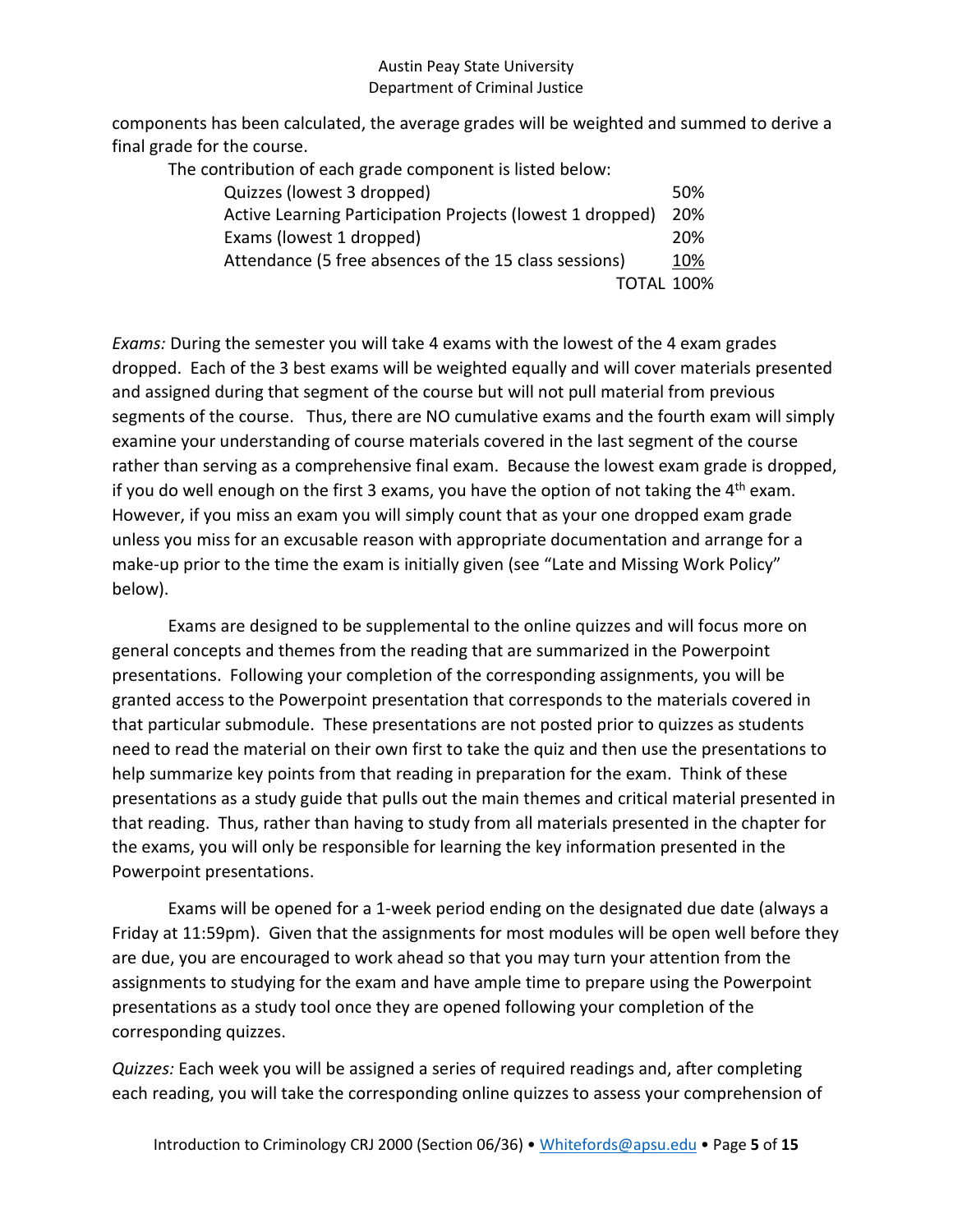those materials. These quizzes will cover half a chapter at a time and you will typically cover one chapter each week. Though quizzes must be completed by 11:59pm on Sundays, you may wish to take quizzes early given that you won't obtain access to the Powerpoint presentations to study from for each exam until you've completed the corresponding quizzes.

Quizzes will consist of 5 objective questions (multiple choice and true/false) and will be timed allowing you 7 minutes to complete the quiz with an additional 1-minute grace period thus, 8-minutes total. With the exception of the Syllabus quiz at the start of class, quizzes will be set to only allow you one attempt so please be sure that you are ready to take it before opening the link. Quizzes are technically open book but this is not meant to allow you time to look up every answer and not have to actually complete the reading. You will not have the time to look up every response so you must read carefully prior to attempting the quiz. These quizzes are only open book because there is no way for me to proctor them and ensure you don't use the book. Thus, the book is there as a resource when taking the quiz but you should already be familiar enough with the material to take the quiz without the book. Thus, I advise that you read the section once and then review it at least 1-2 additional times before attempting the quiz. You should plan on spending 30-60 minutes to complete each assigned reading and corresponding quiz in order to do well on them.

Once you've completed each submodule's assignments, you will find that you then have access to a corresponding Powerpoint presentation. These presentations present the material covered in the reading in a condensed form to be used when studying for the following exam. These materials are not presented to you prior to taking the quiz as the quizzes are intended to ensure that you have actually read the assigned reading and will include questions regarding materials in the reading that may not be in the Powerpoint presentation. Instead, the Powerpoint presentations are essentially a study tool that highlights all key information presented in the reading.

Because I recognize the potential for technological problems with D2L on quizzes or the inability to complete a particular quiz when it is due because life simply gets in the way, I will drop the 3 lowest quiz grades in final grade calculations. However, this means I will not reset attempts to take a quiz (except under extenuating circumstances with documentation or instructor error) and I will not allow make-ups or extensions. Should you experience some form of technological problem while taking a quiz, document it using screenshots, etc. and e-mail me immediately. Upon confirmation of documentation, I will consider resetting the quiz attempt for you to retake it but will only do so with documentation of extenuating circumstances. Otherwise, any missed quiz will simply count as 1 of your 3 dropped quiz grades. I suggest that you not waste those dropped grades by skipping an assignment since there's always the potential for problems to arise at a later date.

*Active Learning Participation Projects:* In addition to online quizzes, you will complete various active learning assignments that will require you to apply the material learned in the readings and through lecture. These assignments may take the form of worksheets to complete,

Introduction to Criminology CRJ 2000 (Section 06/36) • [Whitefords@apsu.edu](mailto:Whitefords@apsu.edu) • Page **6** of **15**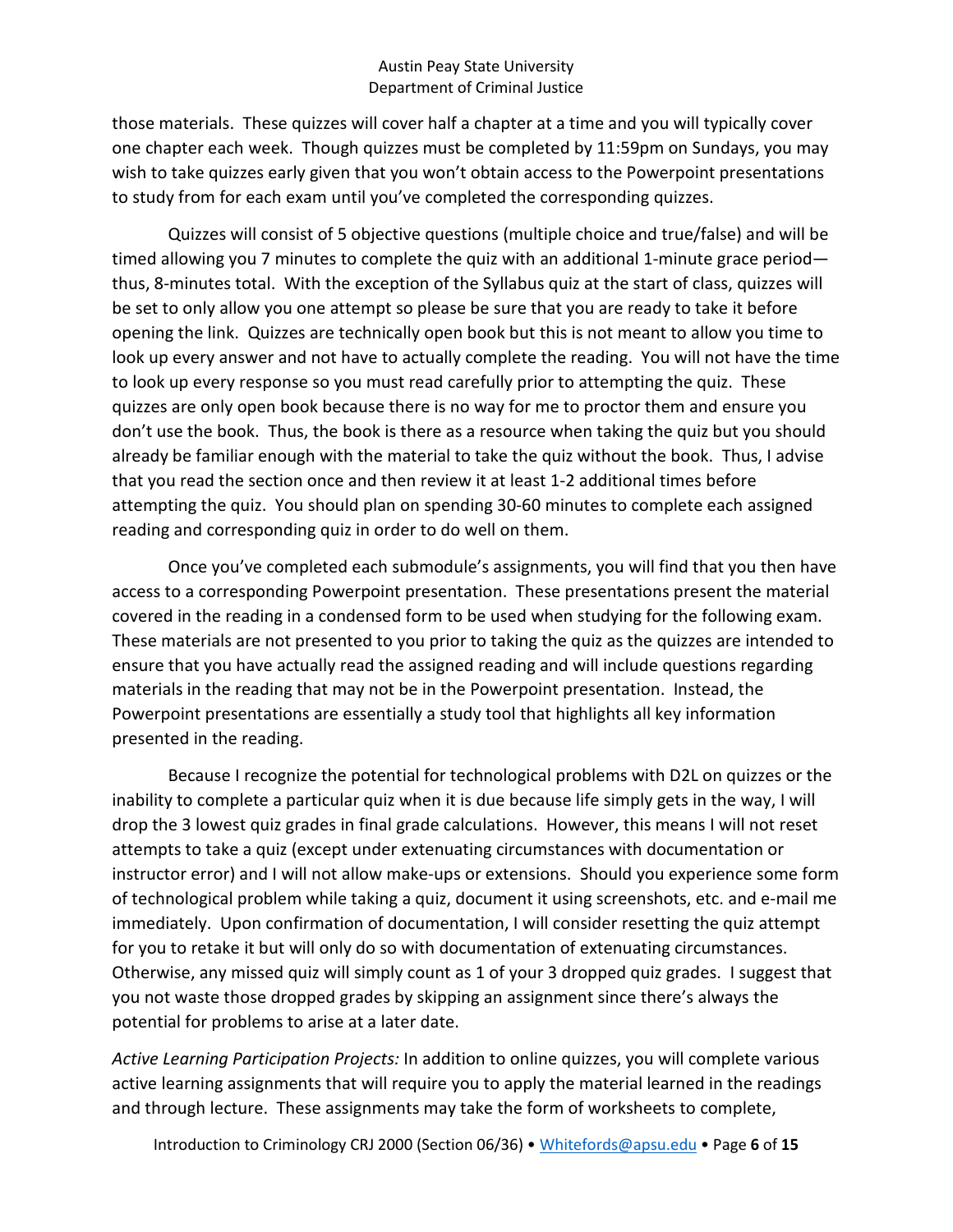discussion boards to post to, creative assignments that apply key theories, or other forms that require you to apply the theories learned about in this course. Most active learning assignments will be rigorously graded based on content so please pay careful attention to instructions to ensure you complete all parts of the assignment. Each week that an active learning assignment is required, you will have a choice between two options and will pick 1 of the 2 options to complete. Should you complete both, only the first assignment will be graded and you'll receive a "0" for the other assignment. In final grade calculations, the lowest 1 active learning assignment will be dropped before an average grade is calculated for the active learning grade component. Thus, you have the potential to skip one week's active learning assignment before it becomes a detriment to your grade.

*Attendance:* Although we are still in the midst of a global pandemic, you should by now be taking precautions to prevent the exposure and spread of the Coronavirus. Therefore, attendance will once again be part of final grade calculations in this course (see above section on Attendance). You have opted to take this course with a face-to-face component to it and are therefore expected to be in class. Should you prefer not to attend face-to-face class sessions due to concerns over COVID, you need to try and transfer to an online section of the course so seats are available for those who wish to be in a face-to-face course.

There are currently 25 scheduled meetings for this course. It is understandable that you may miss a class or two throughout the semester—especially due to Covid, quarantining, and the various extenuating circumstances that occur in a normal semester. However, even with these possible barriers to attending class, there is no reason a student should miss more than 5 of the scheduled class sessions. You have opted to take this course with a face-to-face component to it and are therefore expected to be in class. Should you prefer not to attend face-to-face class sessions due to COVID or other obligations, you need to try and transfer to an online section of the course. Students are expected to attend *at minimum* 20 of the 25 scheduled class meetings in order to earn full credit for the attendance component of the grade. Therefore, with attendance counting as 10 percent of final grade calculations, each fully attended class meeting essentially equates to one-half percent of the final grade. Additionally, please be aware that excessive absences in this course may have repercussions for financial aid considerations should you earn a "Failure due to Non-Attendance" or "Failure but Attended" grade in the course.

#### **COVID-19 Statement**

In accordance with CDC guidelines for higher education, as of August 11, 2021, regardless vaccination status, masks are required in any of the university's indoor facilities except for private offices, individual study/practice rooms, and residence hall rooms. Social distancing is not required. Vaccination is strongly encouraged and readily available, including at APSU's Boyd Health Services. Contact them at (931) 221-7107.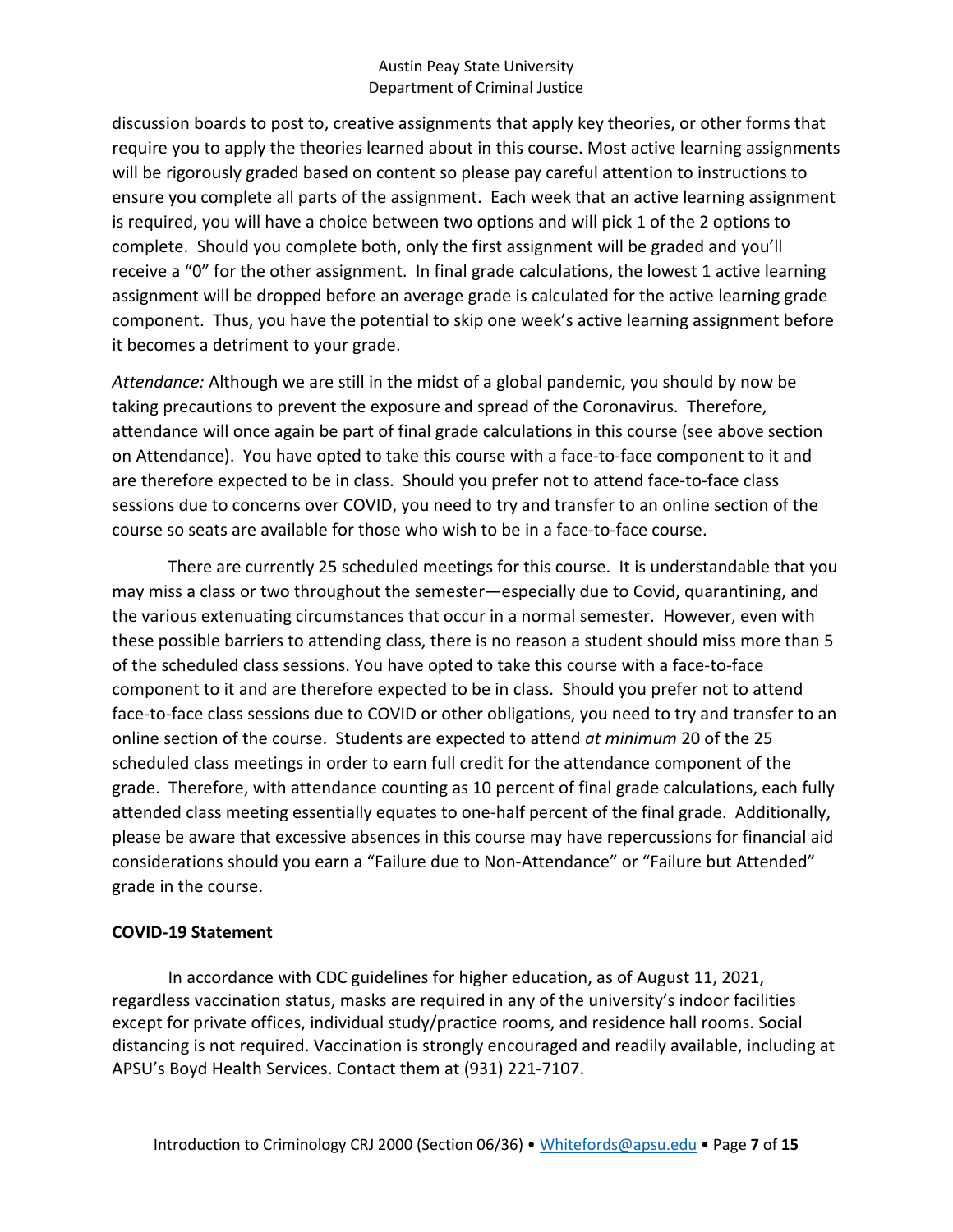If any student tests positive for COVID-19, or if an unvaccinated student is exposed to someone who has tested positive, that student must submit the COVID-19 Self-Reporting Form. Any student exhibiting symptoms of COVID-19 should seek a test, must fill out the COVID-19 Self-Reporting Form, and should not attend in-person classes while symptomatic. Visit the APSU Coronavirus Dashboard webpage for more information.

Prior to class, please monitor your symptoms. When in the classroom, you are required to properly wear a mask—covering nose and mouth at all times—and practice safe social distancing. Students not complying with the mask mandate will be politely asked to wear a mask and, if they refuse, they will be asked to leave. Should you need to miss class due to exposure, quarantine, or contraction of Covid, simply stay abreast of assignments, content, and announcements through the D2L course site.

#### **Late & Missing Work**

Regardless of class attendance in face-to-face sessions, you must schedule time to regularly attend to course assignments through D2L. Unless otherwise noted, assignments are on the designated day at 11:59pm. If you turn assignments in any time after they are due regardless of the excuse—the grade will be penalized for being late. For every day that the assignment is late, you will lose a  $\frac{1}{2}$  credit for the assignment. Thus, if an assignment due Sunday is worth 10 points and it is turned in Monday, the very best grade you could earn would be a 5/10. If it were turned in 2 days late (i.e., on Tuesday), the best you could do would be a 2.5/10. I know this policy may seem strict but it is critical that you complete work in a timely manner.

I do NOT typically allow for make-up work or extensions except under the most extenuating circumstances (i.e., unplanned, unavoidable, and life altering events). If you know you will be away from the computer due to personal or professional obligations, it is your responsibility to have all assignments completed on time and submitted prior to when they are due rather than asking to make-up the work upon return. For example, if you are in the military and know you'll be away for a training, please communicate with me at least a week in advance that you will be away but please ensure you've completed all work due while you are away prior to your departure.

Obviously, during a time of global pandemic, should you or an immediate family member be diagnosed with COVID, your absence meets the criteria of being unplanned, unavoidable, and life-altering. Under these and other extenuating circumstances, should a student seek an extension or the ability to make up missed work, it is the student's responsibility to communicate with me the circumstances of the absence and provide documentation of said circumstances at the time when the situation is occurring. Extensions will not even be considered unless the request is made within 24 hours of when the assignment was due.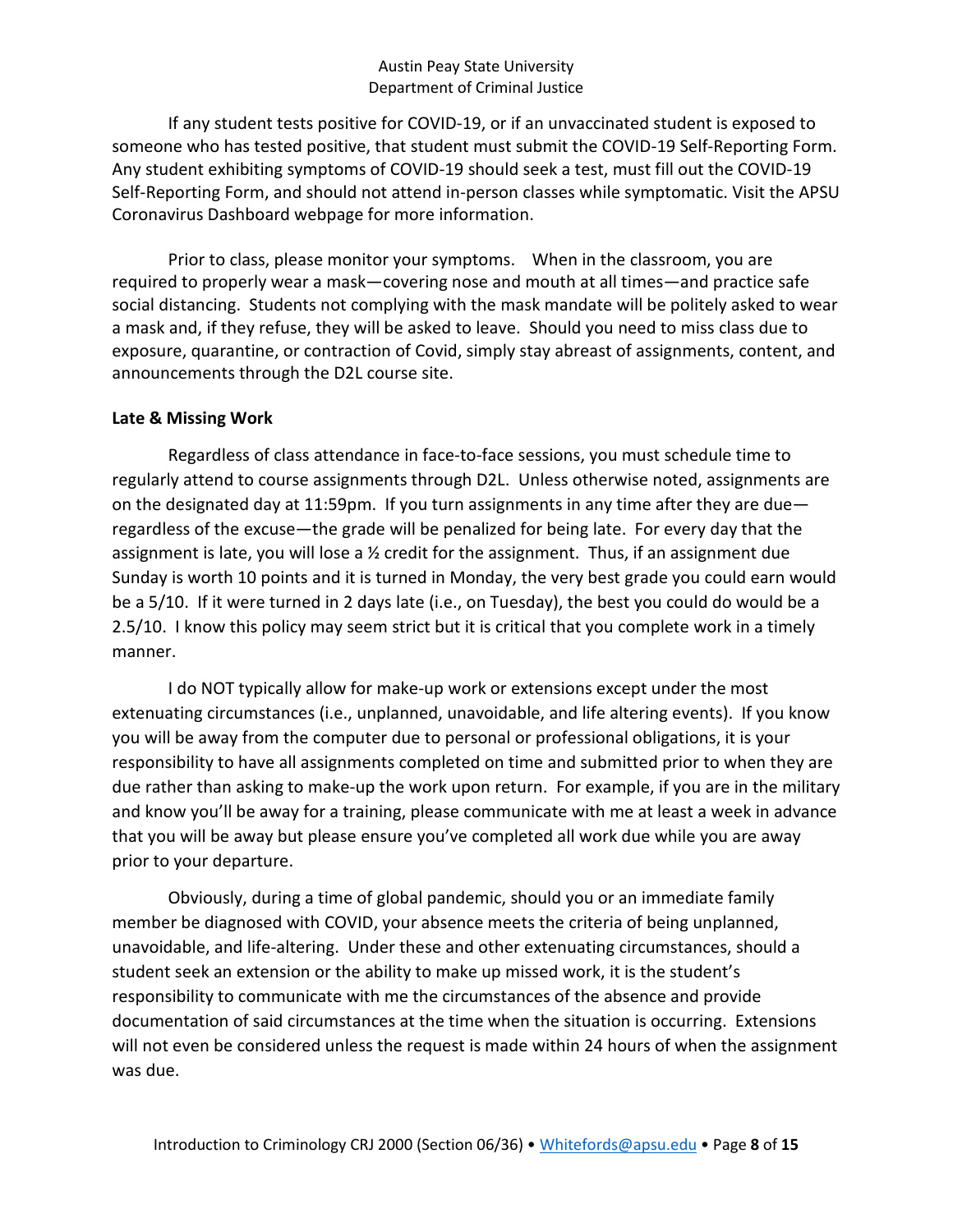## **Grading Scale**

Final grades will be assigned using the following grading scale:

90.00% - 100.00% = A 80.00% - 89.99% = B 70.00% - 79.99% = C  $60.00\% - 69.99\% = D$ 59.99% and below = F

In order to pass this course you must earn an overall average of 60.00 percent or better. Be forewarned that I do NOT round up grades. An overall average of 59.99 percent is not enough to pass the course and make-up work is not allowed at the end of the semester just to attempt to raise a grade (see "Late & Missing Work Policy" above). Only in such circumstances that a student comes extremely close to the next grade level (i.e., within ½ percentage point) will the higher grade even be considered and only if the student has illustrated a dedication to learning in the course, has clearly attempted to do their best, and has turned in ALL work minus the allotted dropped grades from each grade category.

Once grades are posted, you may find that you did not "receive" the grade you expected. Keep in mind that I abhor comments suggesting "I gave you" a grade rather than you having "earned a grade". Because students often send questions or concerns regarding grades when emotions are high, I refuse to answer grade inquiry questions if you contact me within the first 24 hours of a grade being posted. If you would like to e-mail or meet with me after that 24-hour lag time, I will be glad to discuss your grade with you at that point.

#### **Instructor Grading and Feedback Response Time**

Quiz and exam grades will be posted to D2L immediately following completion of your attempt. For active learning assignments, I will do my best to post graded items in D2L within 1 week of the initial assignment submission deadline. For more in depth assignments that require more feedback, this turnaround time may be even a little longer and I ask that you be patient. All grades will be posted in D2L as they are completed, attendance grades will be updated at each quarter in the semester, and I will usually post announcements about updates to grades as I finish grading assignments. Thus, you will have a fairly accurate estimate of your current standing in the course minus any pending active learning assignments I'm currently working on grading.

#### Course Topics & Assignments

Below you will find a list of the assigned readings and corresponding quizzes for each module. Please note that the table is presented with each submodule being shown as a row but multiple submodules may be due on the same date. The first column indicates the specific module and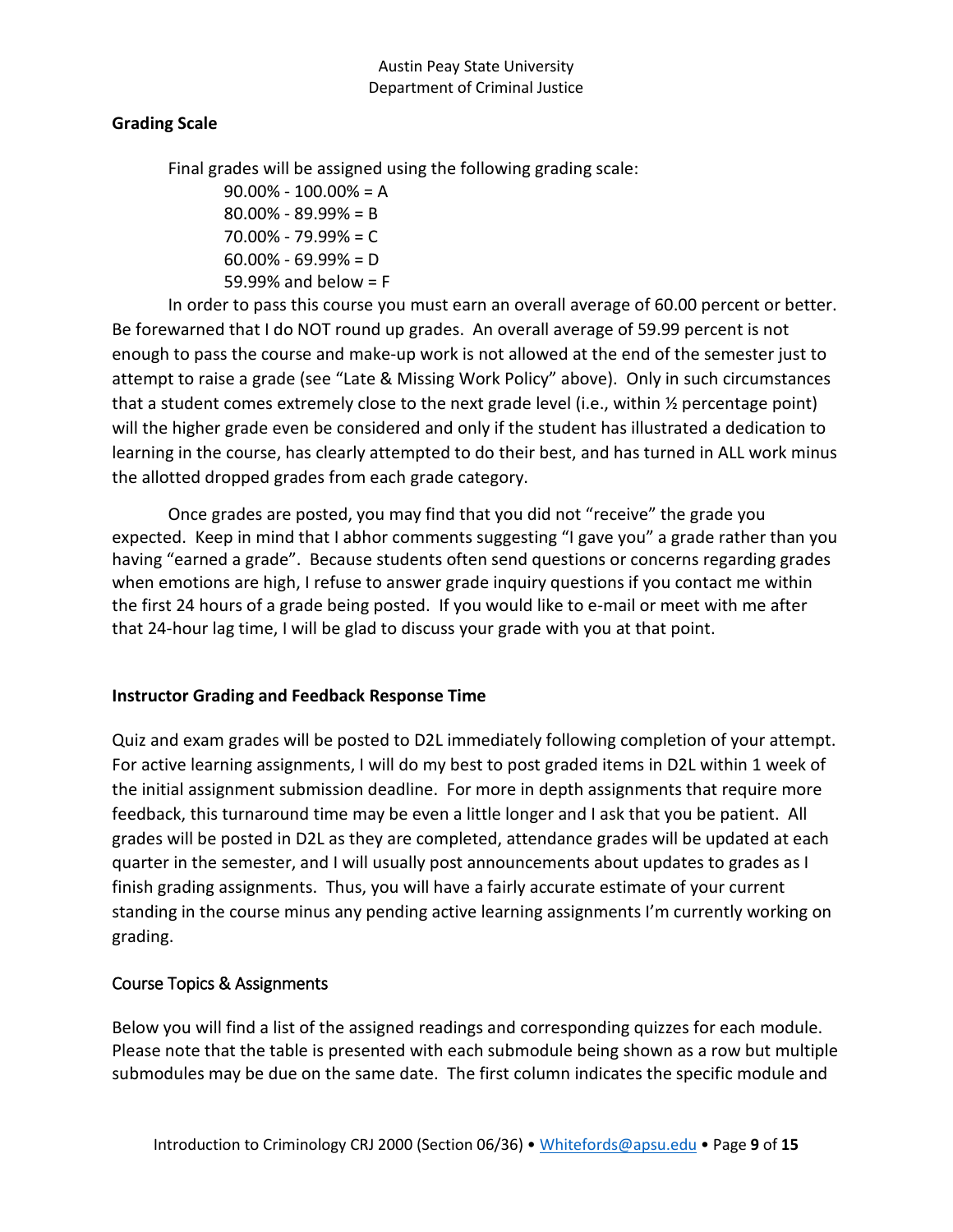submodule being assigned and the corresponding due date. The Topics column is labeled exactly as the submodule titles will appear in D2L to help you locate assignments easily.

| <b>Due Dates</b>                   | <b>Topics</b>                                              | <b>Materials Covered</b>                                                             |
|------------------------------------|------------------------------------------------------------|--------------------------------------------------------------------------------------|
| <b>Course Introduction: Due</b>    | Syllabus & Introductions                                   | Reading & Quiz: Syllabus<br>$\bullet$                                                |
| Tuesday, August 24th               |                                                            | Optional: Introduction videos<br>$\bullet$                                           |
|                                    |                                                            |                                                                                      |
| <b>NOTE:</b> This is a             |                                                            |                                                                                      |
| divergence from the                |                                                            |                                                                                      |
| usual Sunday deadline              |                                                            |                                                                                      |
| Module 1 Part 1: Due               | Crime, Criminology & Criminal Law                          | Reading & Quiz: Walsh & Jorgensen<br>$\bullet$                                       |
| Sunday, August 29th                |                                                            | Chapter 1 Part 1 (pp.1-11)                                                           |
| Module 1 Part 2: Due               | The Importance of Theory in                                | Reading & Quiz: Walsh & Jorgensen<br>$\bullet$                                       |
| Sunday, August 29th                | Criminology                                                | Chapter 1 Part 2 (pp.11-20)                                                          |
| Module 1 Part 3: Due               | Early Schools of Criminology                               | Reading & Quiz: Walsh & Jorgensen<br>$\bullet$                                       |
| Sunday, September 5th              |                                                            | Chapter 4 Part 1 (pp. 64-72)                                                         |
|                                    |                                                            | Active Learning: Early Schools of<br>$\bullet$                                       |
| <b>NOTE:</b> No class meeting      |                                                            | Criminology Chart-Pick either the                                                    |
| Monday due to Labor Day            |                                                            | Classical School OR the Positivist School                                            |
| Module 1 Part 4: Due               | <b>Evolving Early Schools: Deterrence</b>                  | Reading & Quiz: Walsh & Jorgensen<br>$\bullet$                                       |
| Sunday, September 12th             | & Choice                                                   | Chapter 4 Part 2 (pp. 73-81)                                                         |
| Module 2 Part 1: Due               | Neoclassical Theories: Deterrence,                         | Reading & Quiz: Walsh & Jorgensen<br>$\bullet$                                       |
| Sunday, September 19th             | Rational Choice, & Routine                                 | Chapter 5 Part 1 (pp. 83-89)                                                         |
|                                    | Activities                                                 | Active Learning: NeoClassical Theory<br>$\bullet$                                    |
|                                    |                                                            | Awards-Pick 1 Award to Grant to 1                                                    |
|                                    |                                                            | <b>NeoClassical Theory</b>                                                           |
| Module 2 Part 2: Due               | <b>Cultural Criminology &amp; Emotional</b>                | Reading & Quiz: Walsh & Jorgensen<br>$\bullet$                                       |
| Sunday, September 19th             | Influence                                                  | Chapter 5 Part 2 (pp. 90-97)                                                         |
|                                    |                                                            |                                                                                      |
| Module 2 Part 3: Due               | <b>Biosocial Approaches to Crime:</b>                      | Reading & Quiz: Walsh & Jorgensen<br>$\bullet$                                       |
| Sunday, September 26 <sup>th</sup> | Behavioral Genetics, Molecular<br>Genetics, & Neuroscience | Chapter 10 Part 1 (pp. 182-188)                                                      |
| Module 2 Part 4: Due               | Evolutionary Psychology & Other                            |                                                                                      |
| Sunday, September 26 <sup>th</sup> | <b>Biosocial Explanations</b>                              | Reading & Quiz: Walsh & Jorgensen<br>$\bullet$                                       |
|                                    |                                                            | Chapter 10 Part 2 (pp. 188-200)<br>Exam covers the following lectures:               |
| Exam 1: Due Friday,<br>October 1st |                                                            |                                                                                      |
|                                    |                                                            | Criminology, Crime, & Criminal Law                                                   |
|                                    |                                                            | Sociological Criminology & A Brief History                                           |
|                                    |                                                            | of Criminology                                                                       |
|                                    |                                                            | The Importance of Theory in Criminology<br>Classical & Positivist Schools of Thought |
|                                    |                                                            | $\bullet$<br>NeoClassical Theories of Crime-                                         |
|                                    |                                                            | Deterrence, Rational Choice, & Routine                                               |
|                                    |                                                            | <b>Biosocial Explanations of Criminal</b>                                            |
|                                    |                                                            | <b>Behavior</b>                                                                      |
|                                    |                                                            | <b>Evolutionary Psychology</b>                                                       |
| Module 3 Part 1: Due               | <b>Psychosocial Theories:</b>                              | ٠<br>Reading & Quiz: Walsh & Jorgensen<br>$\bullet$                                  |
| Sunday, October 3rd                | Intelligence, Temperament, and                             | Chapter 9 Part 1 (pp. 162-172)                                                       |
|                                    | Personality                                                |                                                                                      |
| Module 3 Part 2: Due               | Psychosocial Theories: Lifestyle &                         | Reading & Quiz: Walsh & Jorgensen<br>$\bullet$                                       |
| Sunday, October 3rd                | <b>Antisocial Personality Theories</b>                     | Chapter 9 Part 2 (pp. 172-180)                                                       |
| Module 3 Part 3: Due               | The Developmental Perspective &                            | Reading & Quiz: Walsh & Jorgensen<br>$\bullet$                                       |
|                                    |                                                            |                                                                                      |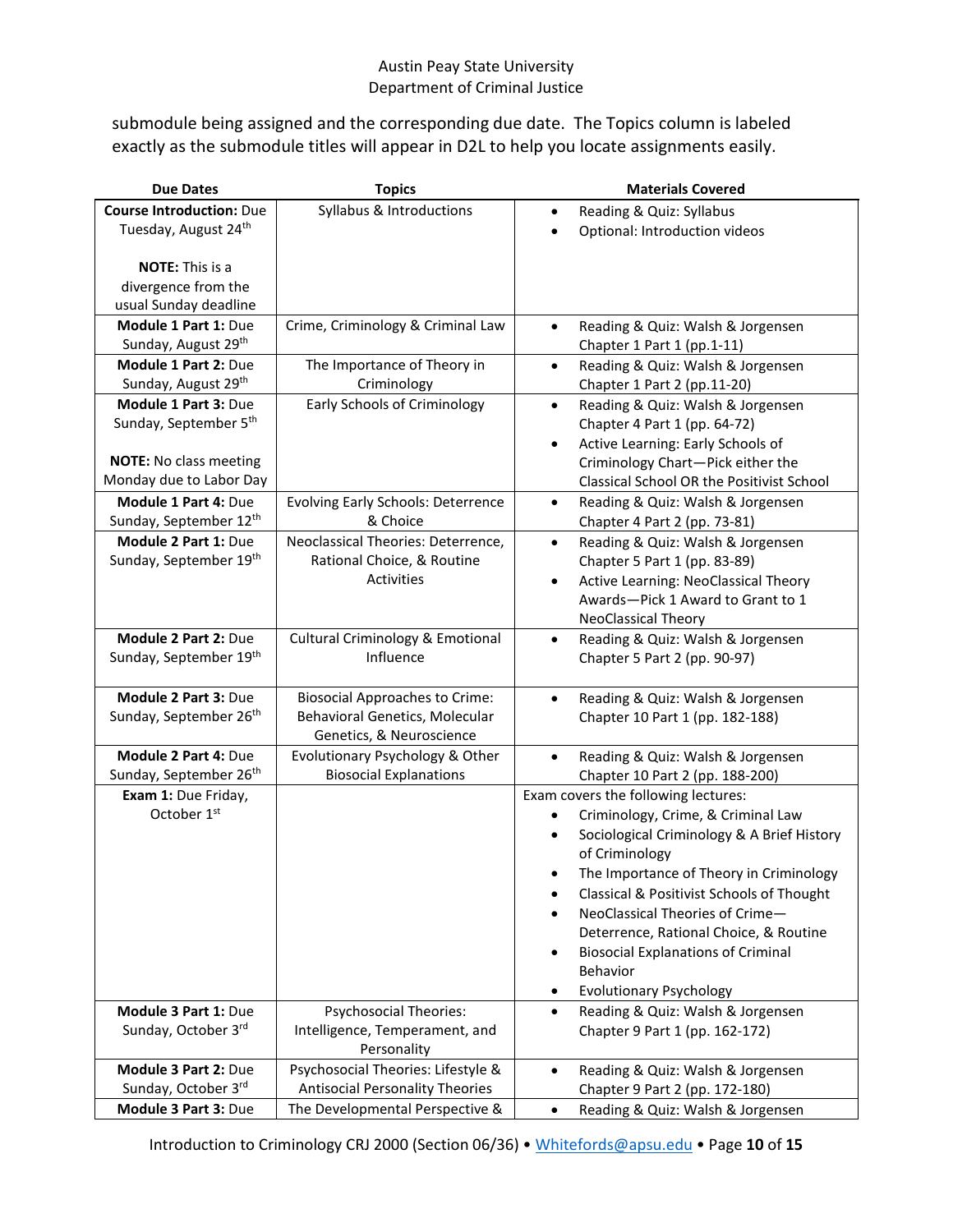| <b>Due Dates</b>                                                                                                                                                                                                                                                               | <b>Topics</b>                                       | <b>Materials Covered</b>                                                                                                                                                                                                                                                                            |
|--------------------------------------------------------------------------------------------------------------------------------------------------------------------------------------------------------------------------------------------------------------------------------|-----------------------------------------------------|-----------------------------------------------------------------------------------------------------------------------------------------------------------------------------------------------------------------------------------------------------------------------------------------------------|
| Sunday, October 10 <sup>th</sup>                                                                                                                                                                                                                                               | Delinquency                                         | Chapter 11 Part 1 (pp. 203-209)                                                                                                                                                                                                                                                                     |
| NOTE: Classes will not<br>meet on Monday,<br>October 11 <sup>th</sup> Due to Fall<br><b>Break</b><br>Module 3 Part 4: Due<br>Sunday, October 10 <sup>th</sup> &<br>Friday, October 15 <sup>th</sup> for<br><b>Active Learning</b><br>NOTE: Classes will not<br>meet on Monday, | Major Developmental Theories                        | Due Sunday: Reading & Quiz: Walsh &<br>$\bullet$<br>Jorgensen Chapter 11 Part 2 (pp. 209-220)<br>Due Friday: Active Learning:<br>$\bullet$<br>Developmental Life Course Portrayal<br>projects-pick either Moffitt's Dual<br>Pathways Perspective OR Sampson &<br>Laub's Age-Graded Theory           |
| October 11 <sup>th</sup> Due to Fall                                                                                                                                                                                                                                           |                                                     |                                                                                                                                                                                                                                                                                                     |
| <b>Break</b>                                                                                                                                                                                                                                                                   |                                                     |                                                                                                                                                                                                                                                                                                     |
| <b>Module 4 Part 1: Due</b><br>Sunday, October 17th                                                                                                                                                                                                                            | <b>Social Process Theories</b>                      | Reading & Quiz: Walsh & Jorgensen<br>$\bullet$<br>Chapter 7 Part 1 (pp. 121-132)<br>Reading & Quiz: Walsh & Jorgensen<br>Chapter 7 Part 2 (pp. 132-138)                                                                                                                                             |
| <b>Module 4 Part 2: Due</b><br>Sunday, October 24th                                                                                                                                                                                                                            | <b>Social Structural Theories</b>                   | Reading & Quiz: Walsh & Jorgensen<br>$\bullet$<br>Chapter 6 Part 1 (pp. 100-109)<br>Reading & Quiz: Walsh & Jorgensen<br>$\bullet$<br>Chapter 6 Part 2 (pp. 109-118)<br>Active Learning: Pick either Agnew's<br>General Strain Discussion OR Cloward &<br>Ohlin's Delinquent Subcultures Discussion |
| Exam 2: Due Friday,<br>October 29 <sup>th</sup>                                                                                                                                                                                                                                |                                                     | Exam covers the following lectures:<br>Psychological Explanations of Crime-<br>Intelligence & Temperament<br>Psychological Explanations of Crime-                                                                                                                                                   |
|                                                                                                                                                                                                                                                                                |                                                     | Neurophysiology, Brain Functioning, &<br>Crime<br>Developmental Theories & Delinquency<br>Major Developmental Theories<br><b>Social Process Theories</b><br><b>Social Structural Theories</b><br>$\bullet$                                                                                          |
| Module 5 Part 1: Due<br>Sunday, October 31st                                                                                                                                                                                                                                   | Critical, Marxist, & Peacemaking<br><b>Theories</b> | Reading & Quiz: Walsh & Jorgensen<br>$\bullet$<br>Chapter 8 Part 1 (pp. 141-150)<br>Active Learning: Illustrating Critical Theory<br>$\bullet$<br>(if not doing Feminist Perspectives Case<br>Studies below)                                                                                        |
| Module 5 Part 2: Due<br>Sunday, October 31st                                                                                                                                                                                                                                   | Feminist Theories of Crime                          | Reading & Quiz: Walsh & Jorgensen<br>$\bullet$<br>Chapter 8 Part 2 (pp. 150-160)<br>Active Learning: Feminist Perspectives<br>$\bullet$<br>Case Studies (if not doing Illustrating<br>Critical Theory above)                                                                                        |
| Module 6 Part 1: Due<br>Sunday, November 7th                                                                                                                                                                                                                                   | How do we Measure Crime &<br>Criminal Behavior?     | Reading & Quiz: Walsh & Jorgensen<br>$\bullet$<br>Chapter 2 Part 1 (pp. 22-33)<br>Reading & Quiz: Walsh & Jorgensen<br>Chapter 2 Part 2 (pp. 33-42)                                                                                                                                                 |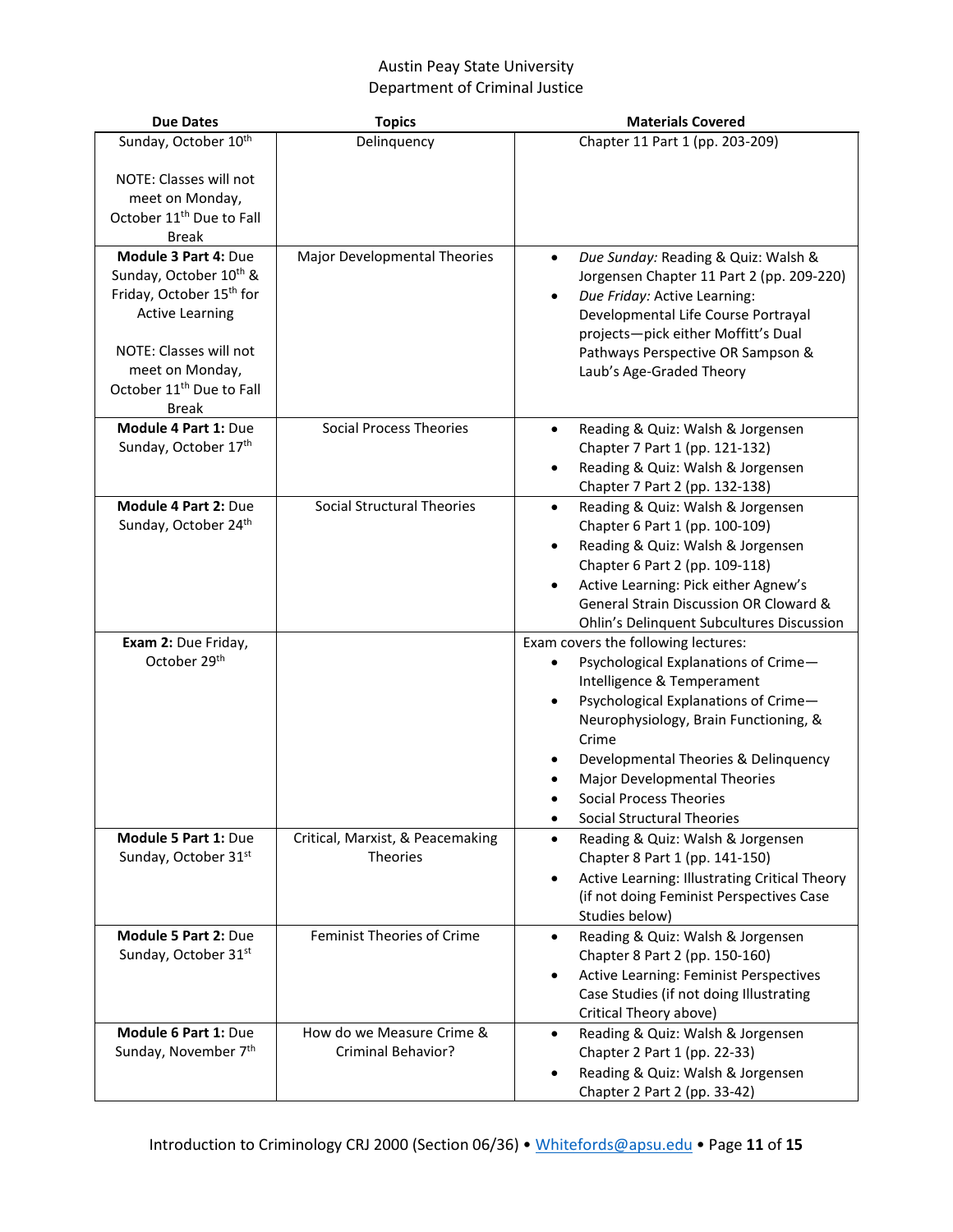| <b>Due Dates</b>                     | <b>Topics</b>         | <b>Materials Covered</b>                                                          |
|--------------------------------------|-----------------------|-----------------------------------------------------------------------------------|
|                                      |                       | Active Learning: Measuring Crime & Data<br>$\bullet$                              |
|                                      |                       | Collection-Pick either the UCR, the NCVS,<br>OR the NIBRS and Self-Report Surveys |
| <b>Module 6 Part 2: Due</b>          | Victimology           | Reading & Quiz: Walsh & Jorgensen<br>$\bullet$                                    |
| Sunday, November 14th                |                       | Chapter 3 Part 1 (pp. 44-56)                                                      |
|                                      |                       | Reading & Quiz: Walsh & Jorgensen                                                 |
| <b>NOTE:</b> Class will not meet     |                       | Chapter 3 Part 2 (pp. 56-62)                                                      |
| on Wednesday,                        |                       |                                                                                   |
| November 17 <sup>th</sup> due to Dr. |                       |                                                                                   |
| Whiteford's Conference               |                       |                                                                                   |
| Travel                               |                       |                                                                                   |
| Exam 3: Due Friday,                  |                       | Exam covers the following lectures:                                               |
| November 19th                        |                       | Critical, Marxist, & Peacemaking Theories                                         |
|                                      |                       | of Crime                                                                          |
|                                      |                       | Feminist Criminology                                                              |
|                                      |                       | Measuring Crime & Criminal Behavior                                               |
|                                      |                       | Victimology & The Experience of                                                   |
|                                      |                       | Victimization                                                                     |
| Module 7 Part 1: Due                 | Violent Crime         | Reading & Quiz: Walsh & Jorgensen                                                 |
| Sunday, November 21st                |                       | Chapter 12 Part 1 (pp. 223-234)                                                   |
|                                      |                       | Reading & Quiz: Walsh & Jorgensen                                                 |
| <b>NOTE:</b> Class will not meet     |                       | Chapter 12 Part 2 (pp. 234-243)                                                   |
| on Wednesday,                        |                       |                                                                                   |
| November 24 <sup>th</sup> due to     |                       |                                                                                   |
| Thanksgiving break                   |                       |                                                                                   |
| Module 7 Part 2: Due                 | <b>Property Crime</b> | Reading & Quiz: Walsh & Jorgensen<br>$\bullet$                                    |
| Sunday, November 21st                |                       | Chapter 14 Part 1 (pp. 266-274)                                                   |
| <b>NOTE:</b> Class will not meet     |                       | Reading & Quiz: Walsh & Jorgensen<br>Chapter 14 Part 2 (pp. 274-281)              |
| on Wednesday,                        |                       |                                                                                   |
| November 24 <sup>th</sup> due to     |                       |                                                                                   |
| Thanksgiving break                   |                       |                                                                                   |
| Module 8 Part 1: Due                 | Public Order Crime    | Reading & Quiz: Walsh & Jorgensen<br>$\bullet$                                    |
| Sunday, November 28 <sup>th</sup>    |                       | Chapter 15 Part 1 (pp. 283-290)                                                   |
|                                      |                       | Reading & Quiz: Walsh & Jorgensen                                                 |
|                                      |                       | Chapter 15 Part 2 (pp. 290-301)                                                   |
| Module 8 Part 2: Due                 | White Collar Crime    | Reading & Quiz: Walsh & Jorgensen                                                 |
| Sunday, November 28 <sup>th</sup>    |                       | Chapter 16 Part 1 (pp. 303-311)                                                   |
|                                      |                       | Reading & Quiz: Walsh & Jorgensen                                                 |
|                                      |                       | Chapter 16 Part 2 (pp. 311-318)                                                   |
| Exam 4: Due Friday,                  |                       | Exam covers the following lectures:                                               |
| December 3rd                         |                       | Violent Crime                                                                     |
|                                      |                       | <b>Property Crime</b>                                                             |
|                                      |                       | Public Order Crime                                                                |
|                                      |                       | White Collar & Organized Crime                                                    |

In addition to the assignment schedule above, there are many dates of importance students should note in order to be successful in this course. Below is a list of dates regarding withdrawing from the course, holidays in which classes are not held, etc.

Introduction to Criminology CRJ 2000 (Section 06/36) • [Whitefords@apsu.edu](mailto:Whitefords@apsu.edu) • Page **12** of **15**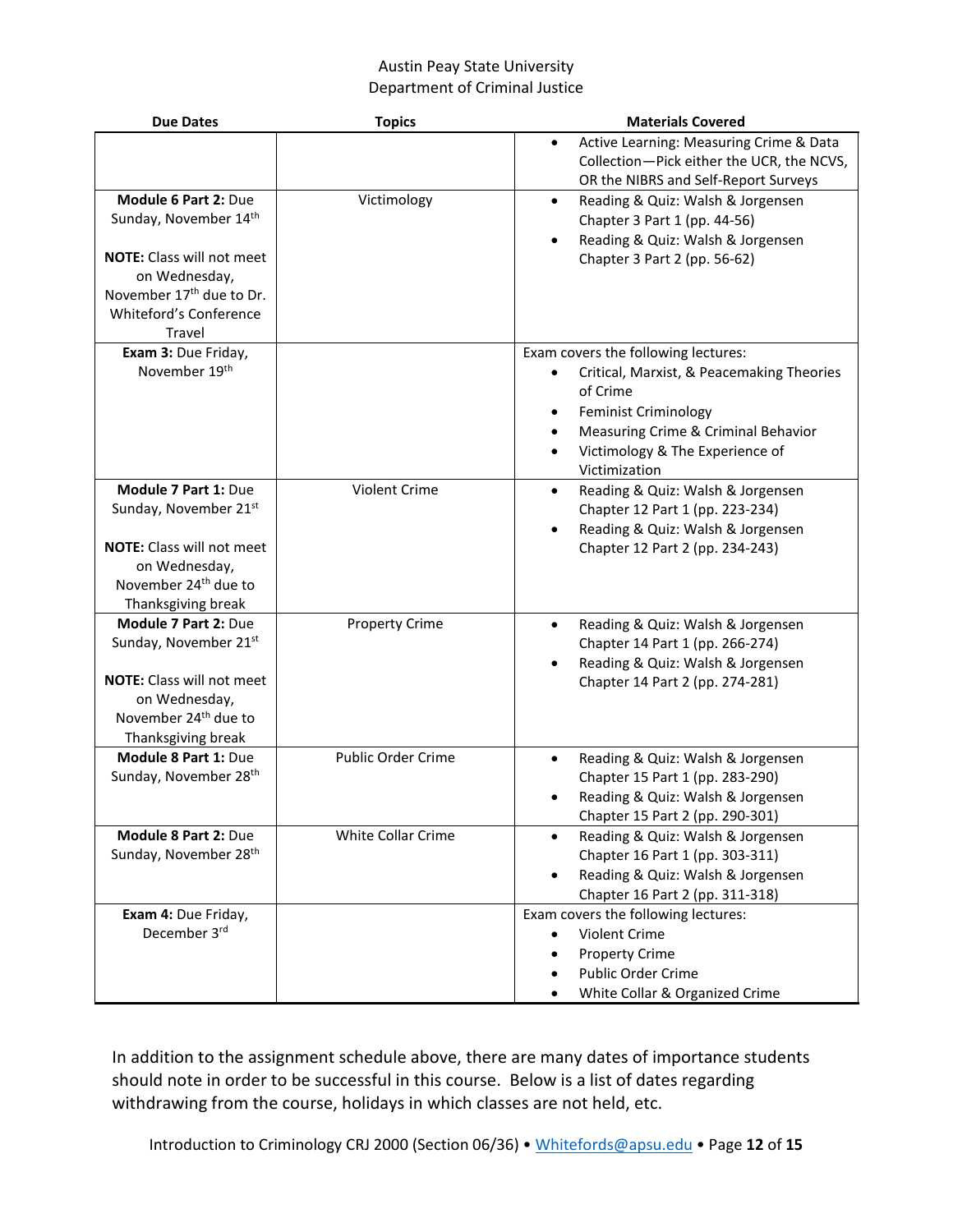#### Event of Importance

| Last Day for 100% Fee Adjustment                      | August 22nd                  |
|-------------------------------------------------------|------------------------------|
| First Day of Classes                                  | August 23rd                  |
| Last Day to Add a Class                               | August 27 <sup>th</sup>      |
| Last Day for 75% Fee Adjustment                       | September 5 <sup>th</sup>    |
| Last Day to Drop Without Record; Students Not Paid in | September 5 <sup>th</sup>    |
| Full or Confirmed will be Automatically Dropped       |                              |
| Labor Day-NO CLASS!                                   | September 6 <sup>th</sup>    |
| Fall Break-NO CLASS!                                  | October 11-12 <sup>th</sup>  |
| Last Day to Drop with Automatic "W"                   | October 19th                 |
| Priority Advising and Registration for Fall 2021      | October 25-29 <sup>th</sup>  |
| Veteran's Day-NO CLASS!                               | November 11 <sup>th</sup>    |
| Dr. Whiteford Away at ASC Conference-NO CLASS or      | November 17-20 <sup>th</sup> |
| <b>OFFICE HOURS</b>                                   |                              |
| Thanksgiving Break-NO CLASS!                          | November 24-28 <sup>th</sup> |
| Last Day of Face-to-Face Classes                      | December 1 <sup>st</sup>     |
| <b>Study Day</b>                                      | December 2 <sup>nd</sup>     |
| Final Exam Period                                     | December 3rd-9th             |
| December Commencement                                 | December 10 <sup>th</sup>    |

## Additional Course Expectations and Policies

#### Academic Honesty Policy

Students are expected to know and abide by the University's Honesty and Integrity Policy especially as it pertains to issues of academic dishonesty for this course. Academic dishonesty encompasses many dishonorable activities that students may partake in while completing coursework. Participating in any of the following activities will constitute academic dishonesty for the purpose of this course:

(a) *Cheating:* Using or attempting to use unauthorized materials, information or aids in any academic exercise or test/examination. The term academic exercise includes all forms of work submitted for credit or hours.

(b) *Plagiarism:* The adoption or reproduction of ideas, words, statements, images or works of another person as one's own without proper attribution. This includes both the deliberate or accidental taking of another's work without properly documenting or crediting the original source in any academic exercise.

(c) *Fabrication:* Unauthorized falsification or invention of any information or citation in an academic exercise.

(d) *Facilitating Academic Dishonesty:* Assisting or attempting to assist another to violate a provision of the institution's student code of conduct regarding academic misconduct.

All students are expected to complete their own work and conduct research and author assignments independently of others (unless specifically assigned to work together by the instructor). Therefore, the following would also be considered violations of Dr. Whiteford's personal Academic Honesty policy:

Introduction to Criminology CRJ 2000 (Section 06/36) • [Whitefords@apsu.edu](mailto:Whitefords@apsu.edu) • Page **13** of **15**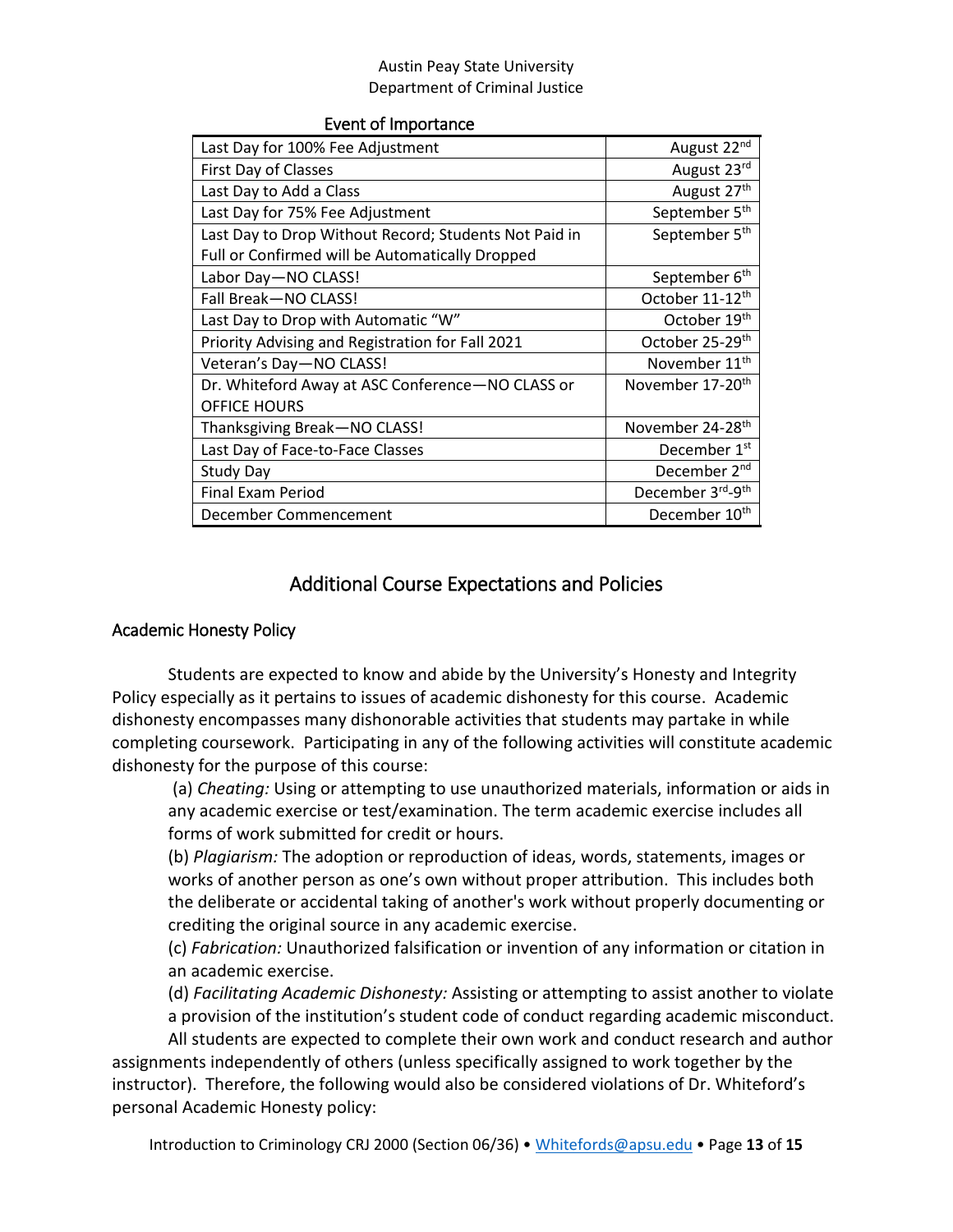- (a) Discussing questions or answers to online quizzes/exams prior to both parties having completed the quiz/exam.
- (b) Taking another student's quiz/exam for them or completing an active learning assignment for them.
- (c) Copying or letting someone copy an assignment such as a quiz, exam, or active learning project.
- (d) Looking off of another student's exam or using notes, books, phone, cheat sheets, or other prohibited materials when taking an exam.
- (e) Collaboration of any kind on individually assigned work. Unless work is clearly assigned as partnered or in small groups, assume that all work should be completed individually.

If the instructor suspects that you have engaged in academic dishonesty, sanctioning will be imposed on the student that may have detrimental effects to the successful completion of this course. Instances of academic dishonesty may be submitted to the Dean of Students and sanctions applied will vary based on the severity of the infraction and may include but are not limited to:

- (a) a reduced grade on an assignment
- (b) a "0" for the academic exercise;
- (c) a failing grade for the course
- (d) probation, suspension, or expulsion from the University

(e) reporting the matter to the Office of Student Affairs for further judicial proceedings and a notice placed in your permanent academic file.

## Communication Policy

With rare exception when APSU e-mail is used, almost all course communications will be made through the D2L course page under the "Announcements" page. Please be sure to check your APSU email and D2L on a regular, preferably daily, basis. If you have problems with accessing your APSU email account or D2L, contact GovsTech at 931-221-4357 or email [govstech@apsu.edu.](mailto:govstech@apsu.edu)

Should you need to contact me directly, the best way to do so is via email at [whitefords@apsu.edu.](mailto:whitefords@apsu.edu) Do NOT use the D2L e-mail function as I do not get alerts of those e-mails and it may be several days before I get see your e-mail. Be sure you are sending me e-mails from your APSU e-mail so that e-mails aren't sent to my Junk folder. E-mails sent from personal email addresses, may not get a response. If needed, Zoom video conferences or phone calls can be scheduled via email.

## Students with Disabilities

Austin Peay State University abides by Section 504 of the Rehabilitation Act of 1973, which stipulates that no student shall be denied the benefits of an education "solely by reason of a